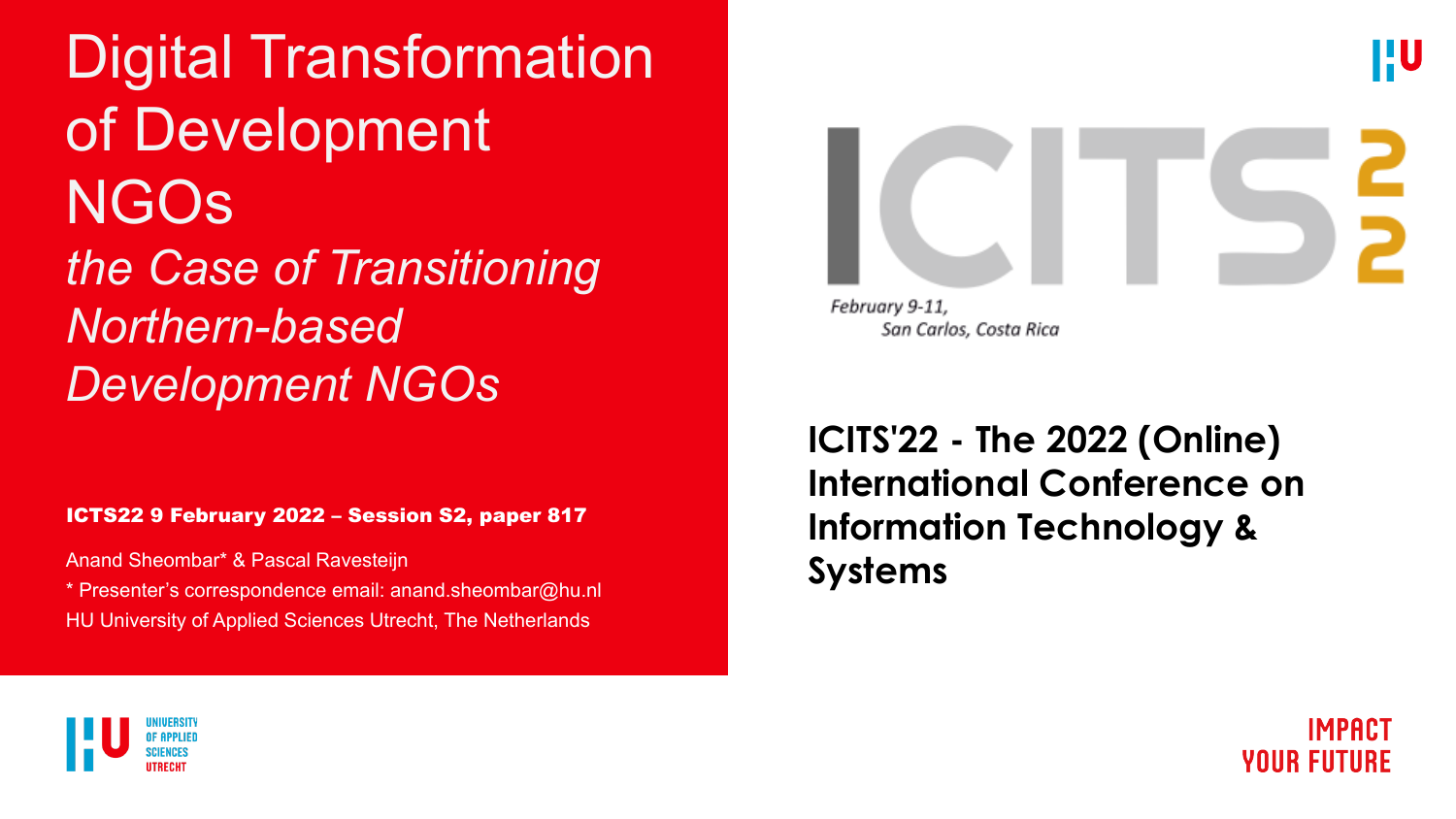

San Carlos, Costa Rica

### Digital Transformation of Development NGOs

*the Case of Transitioning Northern-based Development NGOs*

Session S2, paper 817

### Paper abstract – HU outline presentation

This paper presents an **exploration into how Northernbased development NGOs** might change into digital social entrepreneurs while using the Internet or social media for their ICT for Development (ICT4D) related projects.

The research explores the role of the Internet and social media in Northern-based development NGOs **transitioning toward digital social entrepreneurship.** 

This digital transformation observation is based on the findings of a **multiple case study** analysis using data from interviews, social media communications and reports of Dutch development NGOs.

We observed a **trend of service delivery** by development NGOs -some young and small NGOs- transitioning to digital social enterprises, being less dependent on government funding.

The implications are that Northern-based development NGOs could be **competing with local Southern NGOs or other local actors** working on development. Furthermore, we suggest **more research on the organisational transformations ICT induces** in the field of development activities.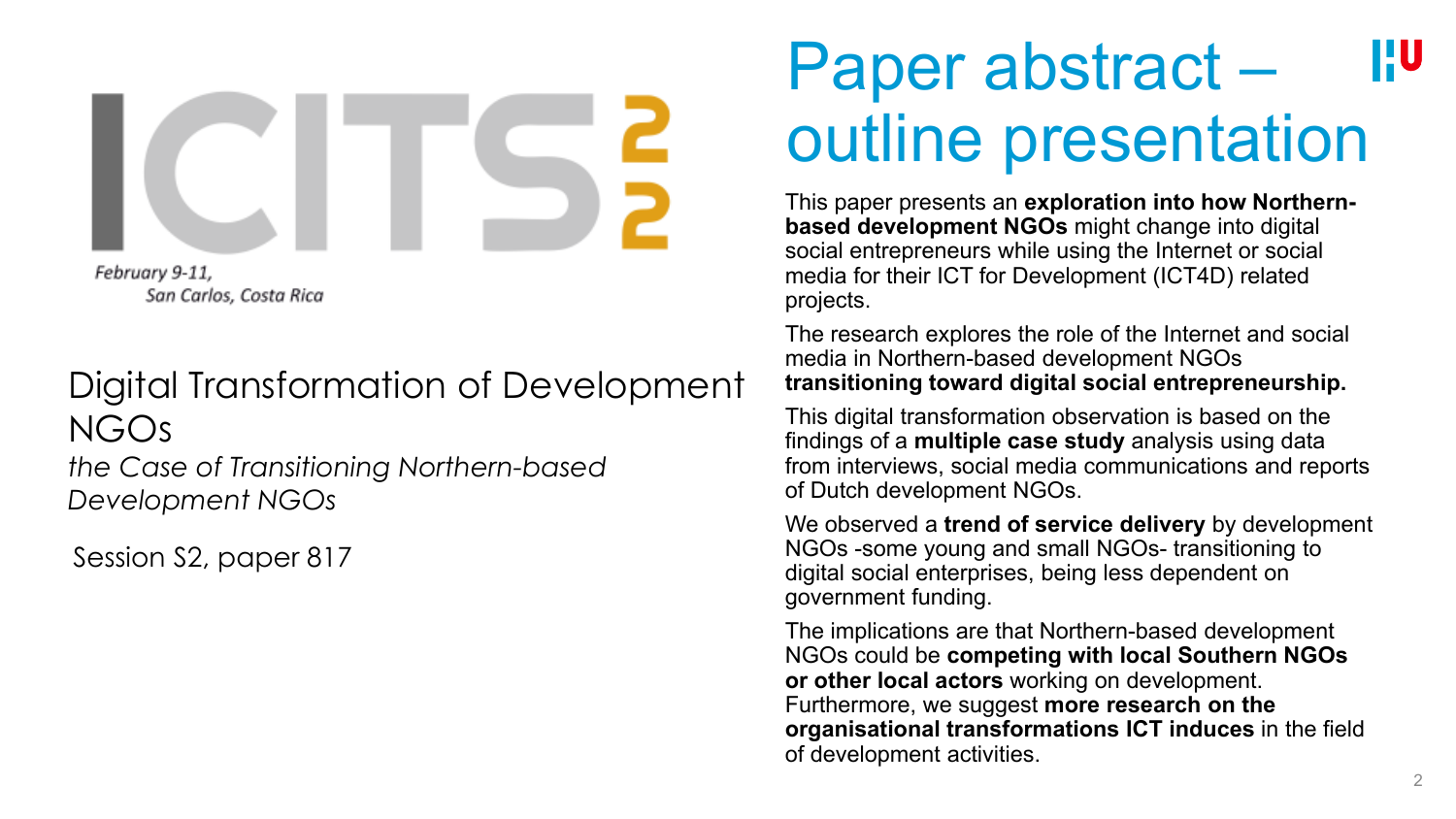#### **JAN** 2022

### **OVERVIEW OF SOCIAL MEDIA USE**

HEADLINES FOR SOCIAL MEDIA ADOPTION AND USE (NOTE: USERS MAY NOT REPRESENT UNIQUE INDIVIDUALS)





87

SOURCES: KEPIOS ANALYSIS; COMPANY ADVERTISING RESOURCES AND ANNOUNCEMENTS; CNNIC; TECHRASA; OCDH; U.N.; U.S. CENSUS BUREAU. DATA FOR TIME SPENT AND AVERAGE NUMBER OF PLATFORMS: GWI (Q3 2021). SEE GWI COM FOR MORE DETAILS. NOTE: AVERAGE PLATFORMS FIGURE INCLUDES DATA FOR YOUTUBE. ADVISORY: SOCIAL MEDIA USERS MAY NOT REPRESENT UNIQUE INDIVIDUALS. FIGURES FOR REACH vs. POPULATION AND REACH vs. INTERNET USERS MAY EXCEED 100% DUE TO DUPLICATE AND FAKE ACCOUNTS, DELAYS IN DATA REPORTING, AND DIFFERENCES BETWEEN CENSUS COUNTS AND RESIDENT POPULATIONS.



ICITS22-Session S2, paper 817 <https://datareportal.com/reports/digital-2022-global-overview-report> 3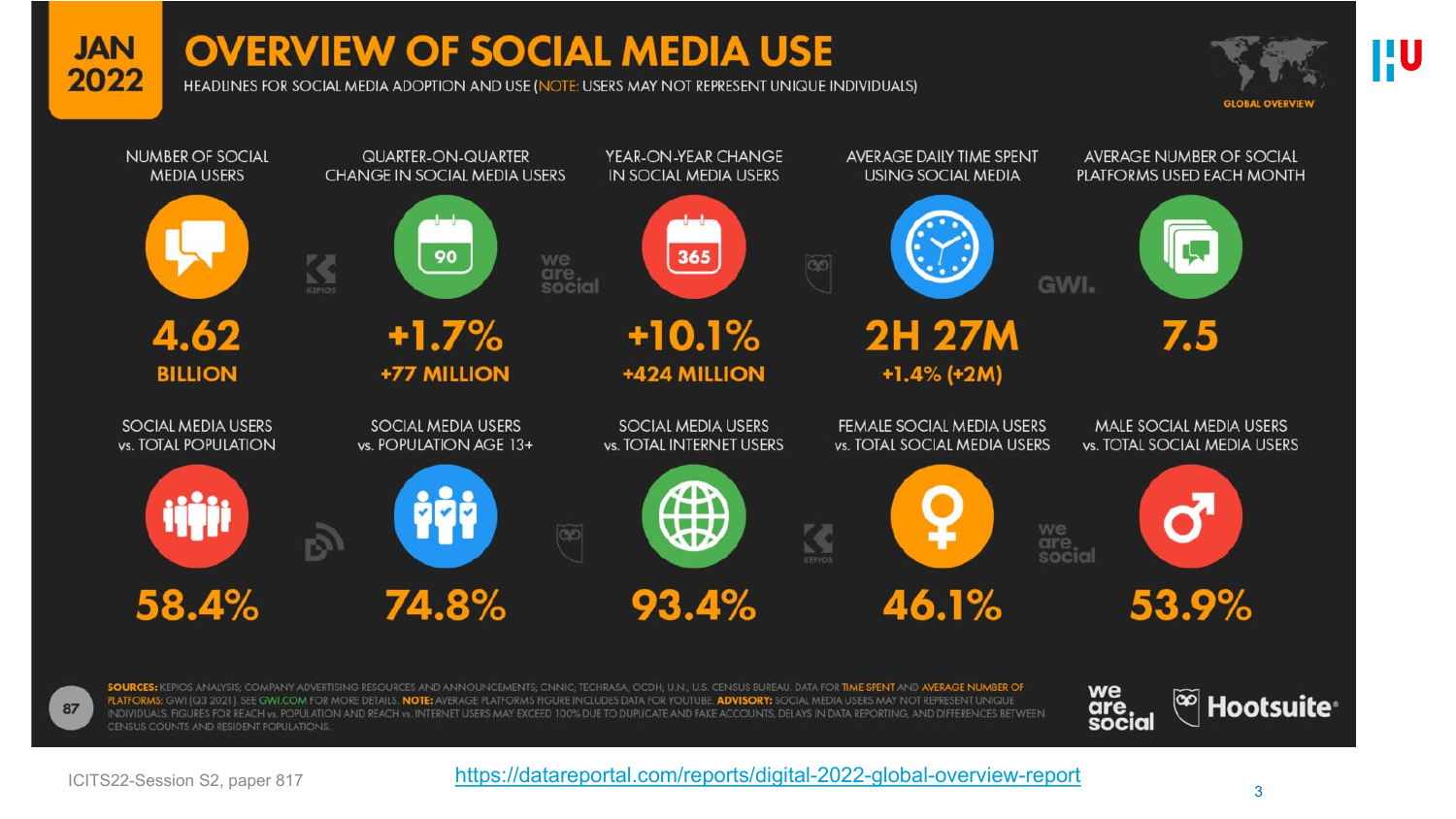#### **JAN** 2022

## **FAVOURITE SOCIAL MEDIA PLATFORMS**

PERCENTAGE OF INTERNET USERS AGED 16 TO 64 WHO SAY THAT EACH OPTION IS THEIR "FAVOURITE" SOCIAL MEDIA PLATFORM



15.7% **WHATSAPP** 14.8% **INSTAGRAM** 14.5% **FACEBOOK** 11.4% **WECHAT** 5.1% **DOUYIN** 4.3% **TIKTOK** 3.3% **TWITTER** 2.6% **FB MESSENGER** 2.0% **TELEGRAM** 1.8% **LINE** 1.8% **PINTEREST** 1.6% QQ  $1.4%$ **SNAPCHAT** 1.3% **KUAISHOU IMESSAGE** 1.0%  $1.0%$ **DISCORD** we SOURCE: GWI (Q3 2021). SEE GWI.COM FOR FULL DETAILS. NOTES: ONLY INCLUDES USERS AGED 16 TO 64. SURVEY RESPONDENTS COULD CHOOSE FROM OTHER OPTIONS NOT SHOWN ON THIS CHART. <sup>@</sup> Hootsuite<sup>®</sup> are<br>social 103 SO VALUES MAY NOT SUM TO 100%. YOUTUBE IS NOT AVAILABLE AS AN ANSWER FOR THIS QUESTION IN GWI'S SURVEY. WE REPORT GWI'S VALUES FOR TIKTOK IN CHINA SEPARATELY AS DOUYIN, AS PER BYTEDANCE'S CORPORATE REPORTING. COMPARABILITY: VERSIONS OF THIS CHART THAT FEATURED IN OUR PREVIOUS REPORTS DID NOT INCLUDE DATA FOR CHINA. SO VALUES ARE NOT COMPARABLE.

<sup>4</sup> ICITS22-Session S2, paper 817 <https://datareportal.com/reports/digital-2022-global-overview-report>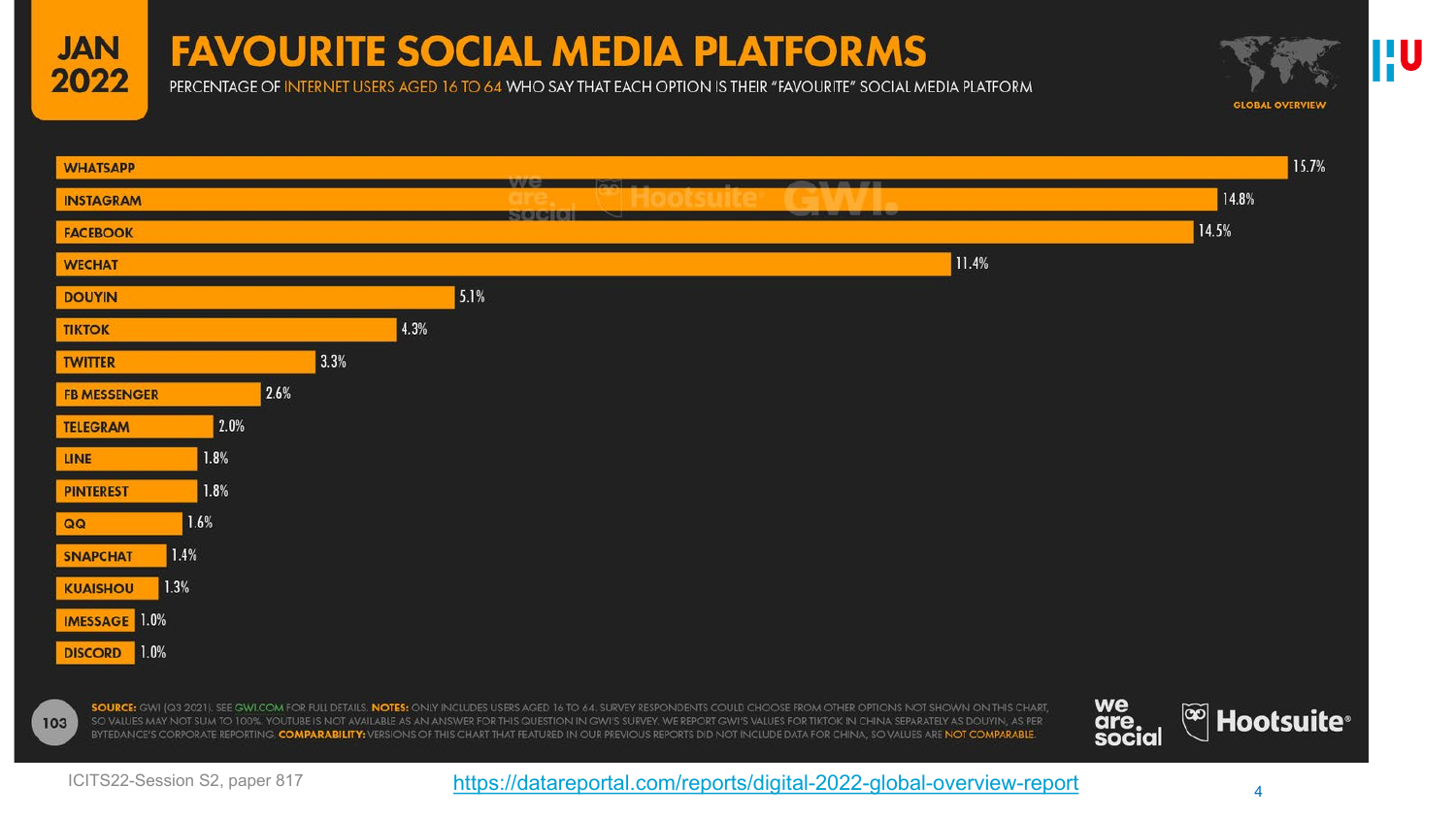

## Social Media & Development NGOs

- Development NGOs **active players in international development**.
- More and more **development NGOs** are **harnessing the power** of the **Internet/social media** to affect change (cf. Ørecomm, 2012).
- How social media is used in development is **key issue** for development NGOs (e.g. Carboni and Maxwell, 2015)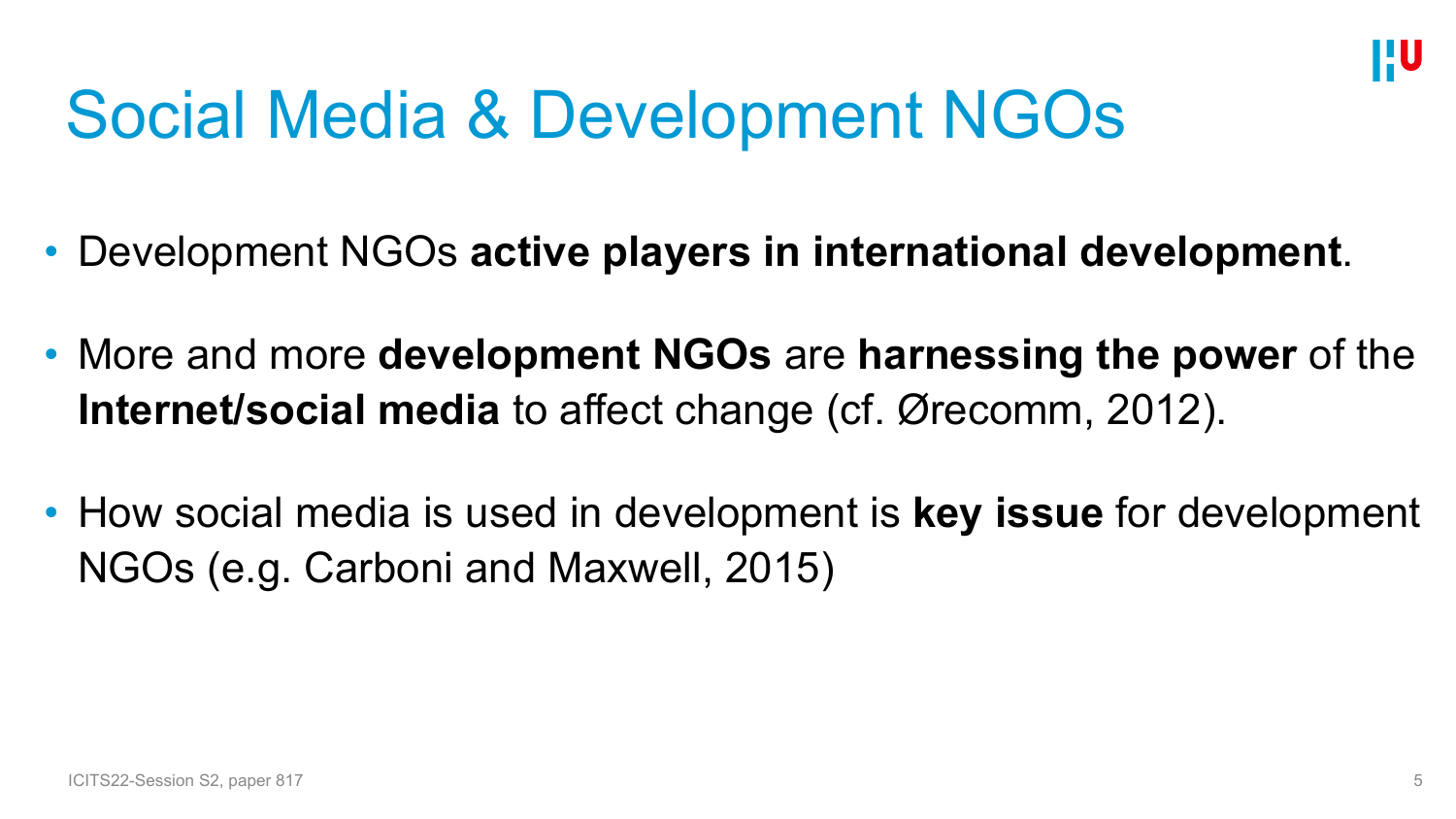# Non governmental organisation (NGO)

Active players in international development, called development NGOs



(Korten 1990, Salamon and Anheier, 1992; Vakil, 1997; Lewis and Kanji 2009; Brunner, 2019; Davies, 2019)

HU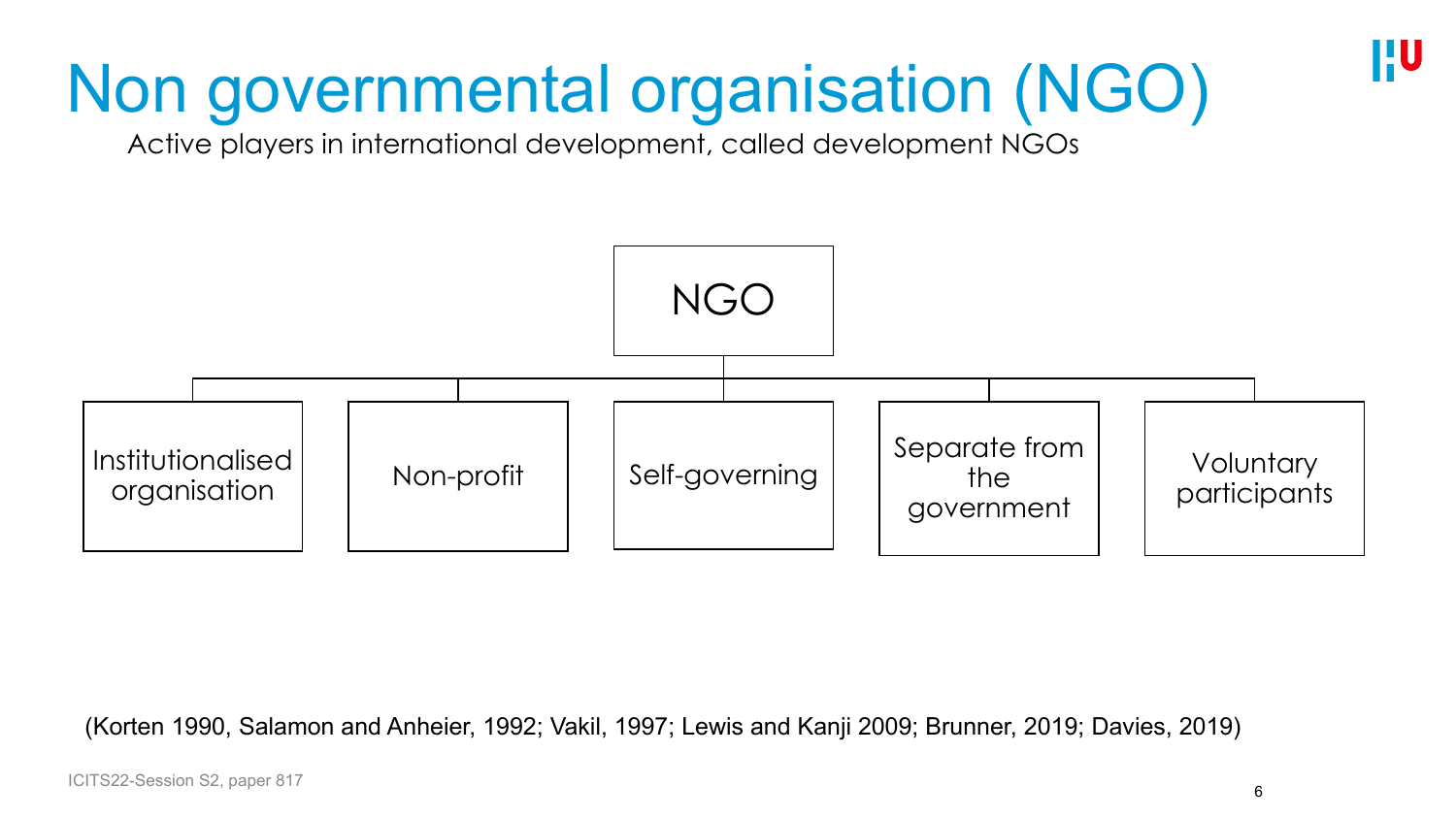#### **HU** Social Media the Context of International Development



(Mayfield, 2008; Fuchs 2017)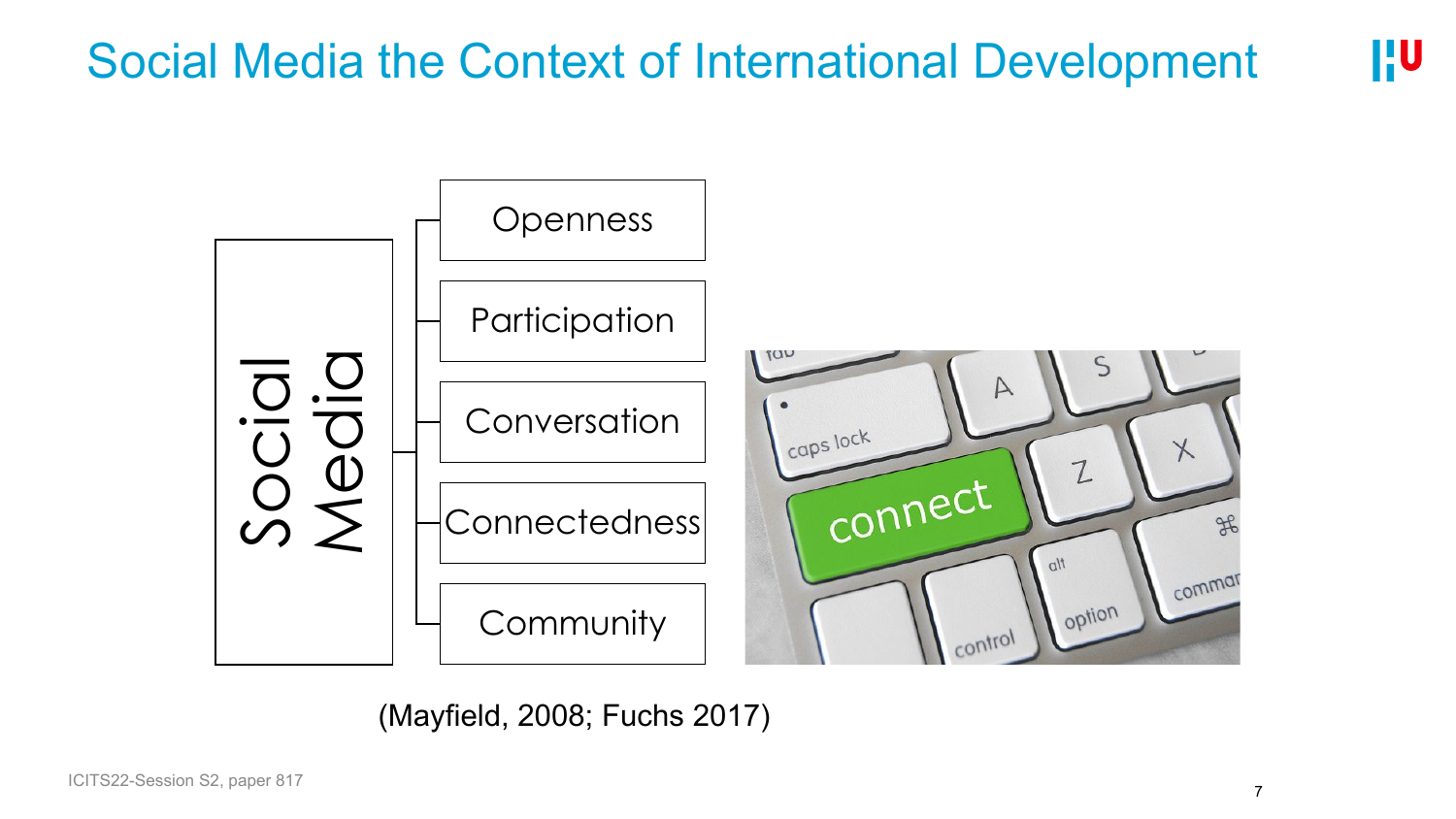## Research Approach

- **Research question**: What impact does the intensive use of the Internet or social media for their development activities have on Northern-based development NGOs?
- **Exploratory** nature of the study: qualitative research
- **Multiple case study**  analytical units: (digital) social entrepreneurship and the provision of digital services.
- **Case selection**: Dutch development NGOs intensively using social media and internet services for their development activities.
- **Main data sources**: interviews, supported by various types of secondary data.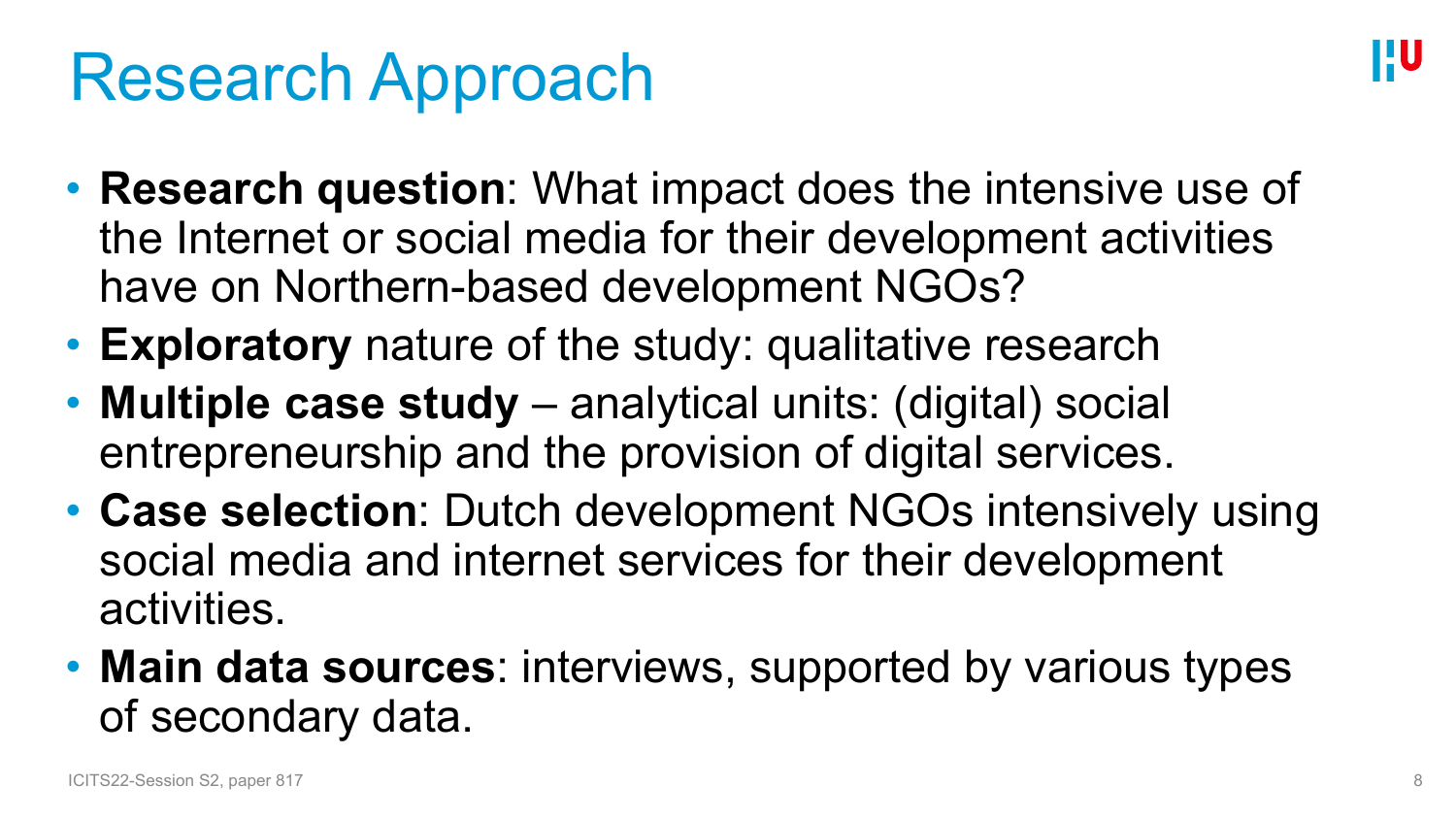

## Selected cases Dutch Development NGOs

| NGO<br>Pseudonym<br>NGO<br>specifics                         | Crowdsourcing<br><b>NGO</b>                                  | Water<br>platform NGO      | <b>Mobile</b><br><b>Technology</b> | <b>Health and</b><br><b>Sex</b><br><b>Education</b><br><b>NGO</b> | E-learning<br><b>NGO</b>                                  |
|--------------------------------------------------------------|--------------------------------------------------------------|----------------------------|------------------------------------|-------------------------------------------------------------------|-----------------------------------------------------------|
| NGO age range<br>1-5 or 6-15 years                           | $1-5$ yrs                                                    | $6-15$ yrs                 | $1-5$ yrs                          | $1-5$ yrs                                                         | $1-5$ yrs                                                 |
| Single/Multi-issue<br>Development<br><b>Activities Focus</b> | Multi-issue                                                  | Single issue               | Multi-issue                        | Single issue                                                      | Single issue                                              |
| Interviewee roles                                            | Management &<br>Marketing/<br>communications<br>professional | Management<br>professional | Management<br>professional         | Marketing/<br>communications<br>professional                      | Management<br>professional<br>Development<br>practitioner |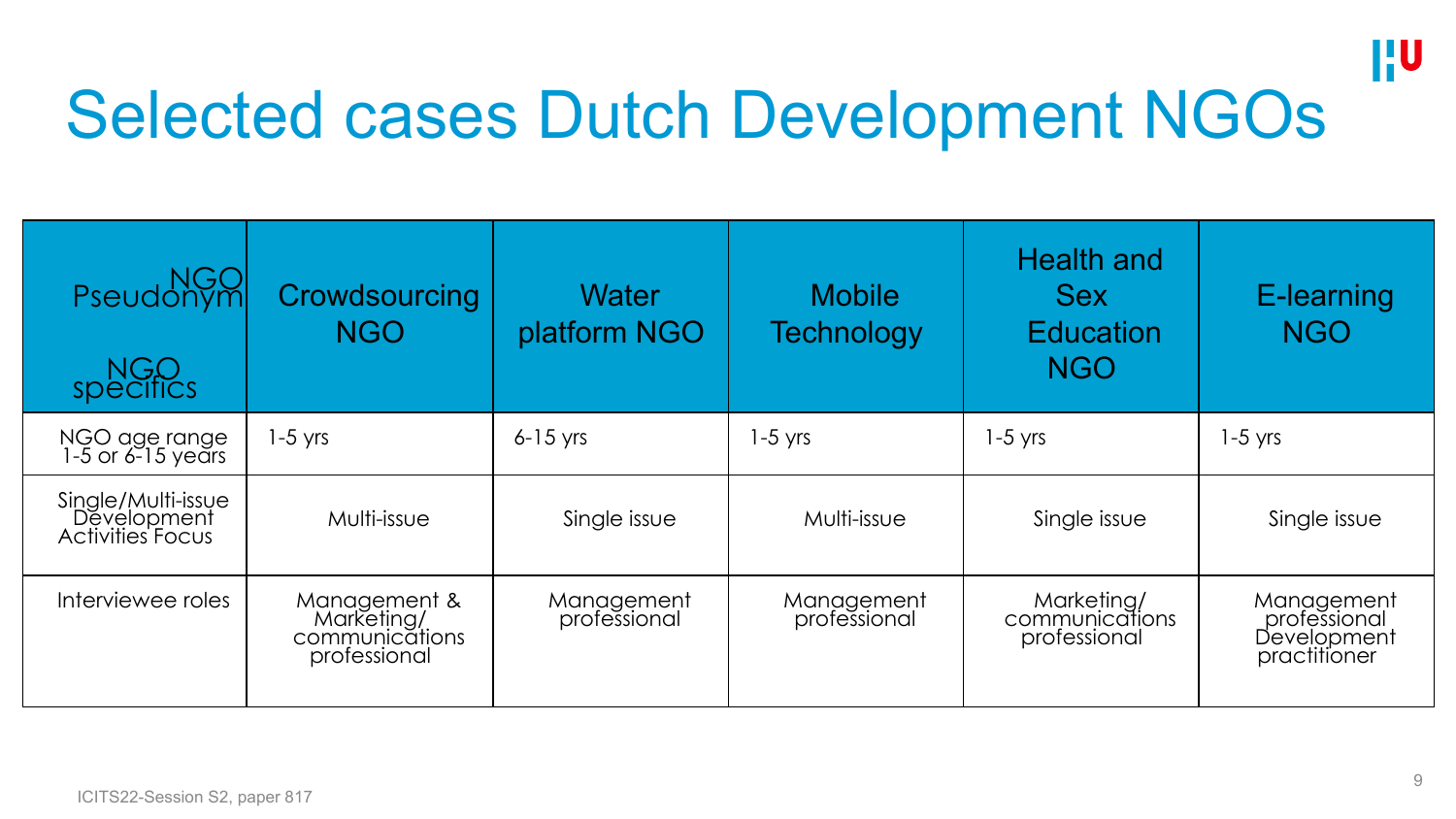#### Findings business-like behaviour sampled Dutch development NGOs 3.1 Hiring staff with non-traditional background for development NGO *"The strength is in the inclusion of people from outside your [ed. development] sector. (…) From that perspective, we started to think, how can it be improved? We said: let us forget everything that is already being done. Let us assume we must start all over again. How would you then organise?"* (management professional, Water Platform NGO) 3.2 Managerial Professionalisation. At the Water Platform NGO and the Mobile Technology NGO, staff with a **business management background were recruited** (also at the management level). 3.3 Establishing themselves as hybrid NGO *"The Mobile Technology NGO from the beginning had a business model. We are being hired by NGOs, businesses and governments to reach specific target groups in developing countries. The organisation is no partner in the MFS-subsidies [ed. Dutch government's international aid funding scheme] but works as sub-contractor for one of the alliances of development NGOs."* (management professional, Mobile Technology NGO) 3.4 Service delivery to other NGOs The Health and Sex Education for Youngsters NGO combines offline entertainment/edutainment events targeted at youth with social media marketing and offers this as a social franchise concept. The Mobile Technology NGO has started **offering social marketing campaigns or data collection services** to other organisations, specifically development NGOs in the Global South.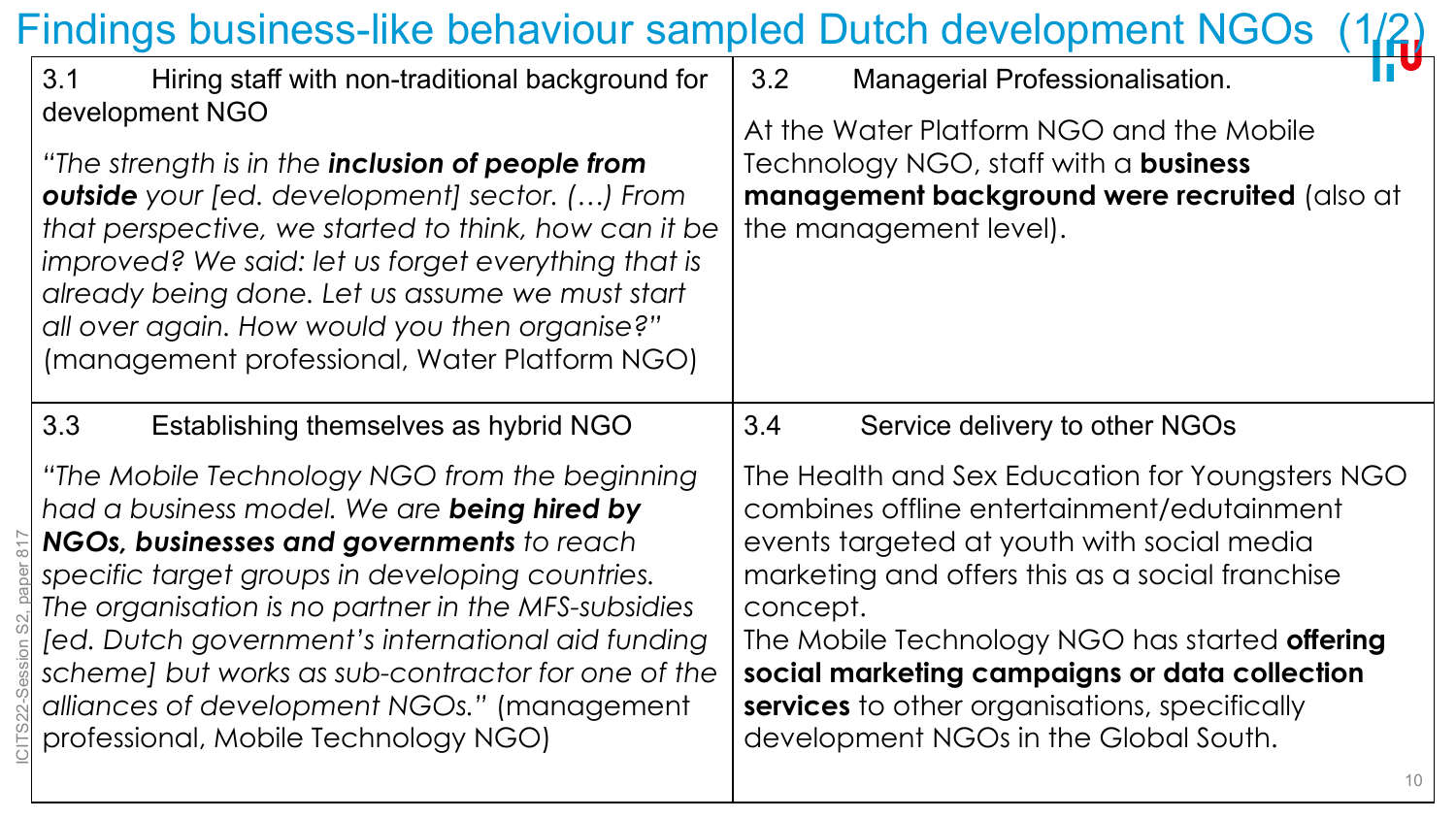## Findings business-like behaviour sampled Dutch development NGOs

| 3.5<br>Online services and development<br>outsourced.<br>Three of studied NGOs have their IT<br>development department based outside the<br>Netherlands, at offices in the Global South and<br>some IT development is outsourced.<br>The e-Learning NGO has even created some<br>start-up offspring. | 3.6<br>Business-like language<br>"Being entrepreneurial means that we want to be<br>proactive and accept taking calculated risks.<br>Promoting an entrepreneurial culture does not<br>mean that everybody should be an entrepreneur."<br>(report, STD awareness NGO) |  |  |
|------------------------------------------------------------------------------------------------------------------------------------------------------------------------------------------------------------------------------------------------------------------------------------------------------|----------------------------------------------------------------------------------------------------------------------------------------------------------------------------------------------------------------------------------------------------------------------|--|--|
| 3.7                                                                                                                                                                                                                                                                                                  | 3.8                                                                                                                                                                                                                                                                  |  |  |
| Income-generating activities to become                                                                                                                                                                                                                                                               | Causes for business-like behaviour of                                                                                                                                                                                                                                |  |  |
| less dependent of grants and donations.                                                                                                                                                                                                                                                              | development NGOs                                                                                                                                                                                                                                                     |  |  |
| If more than 50% of their income is generated                                                                                                                                                                                                                                                        | The Dutch development sector saw a decrease                                                                                                                                                                                                                          |  |  |
| from business activities the development NGO is                                                                                                                                                                                                                                                      | in funding by the Dutch government during the                                                                                                                                                                                                                        |  |  |
| a so-called 'hybrid non-profit', falling in the                                                                                                                                                                                                                                                      | period of data collection. Dutch NGOs                                                                                                                                                                                                                                |  |  |
| domain of social enterprises.                                                                                                                                                                                                                                                                        | managed to offset some of the reduced                                                                                                                                                                                                                                |  |  |
| The development NGOs from this study who are                                                                                                                                                                                                                                                         | government budgets by finding other financial                                                                                                                                                                                                                        |  |  |
| behaving like transitioning NGOs are                                                                                                                                                                                                                                                                 | resources from other governments, international                                                                                                                                                                                                                      |  |  |
| developing into or have already developed                                                                                                                                                                                                                                                            | donors, and the corporate sector, including CSR                                                                                                                                                                                                                      |  |  |
| into hybrid NGOs.                                                                                                                                                                                                                                                                                    | sources.                                                                                                                                                                                                                                                             |  |  |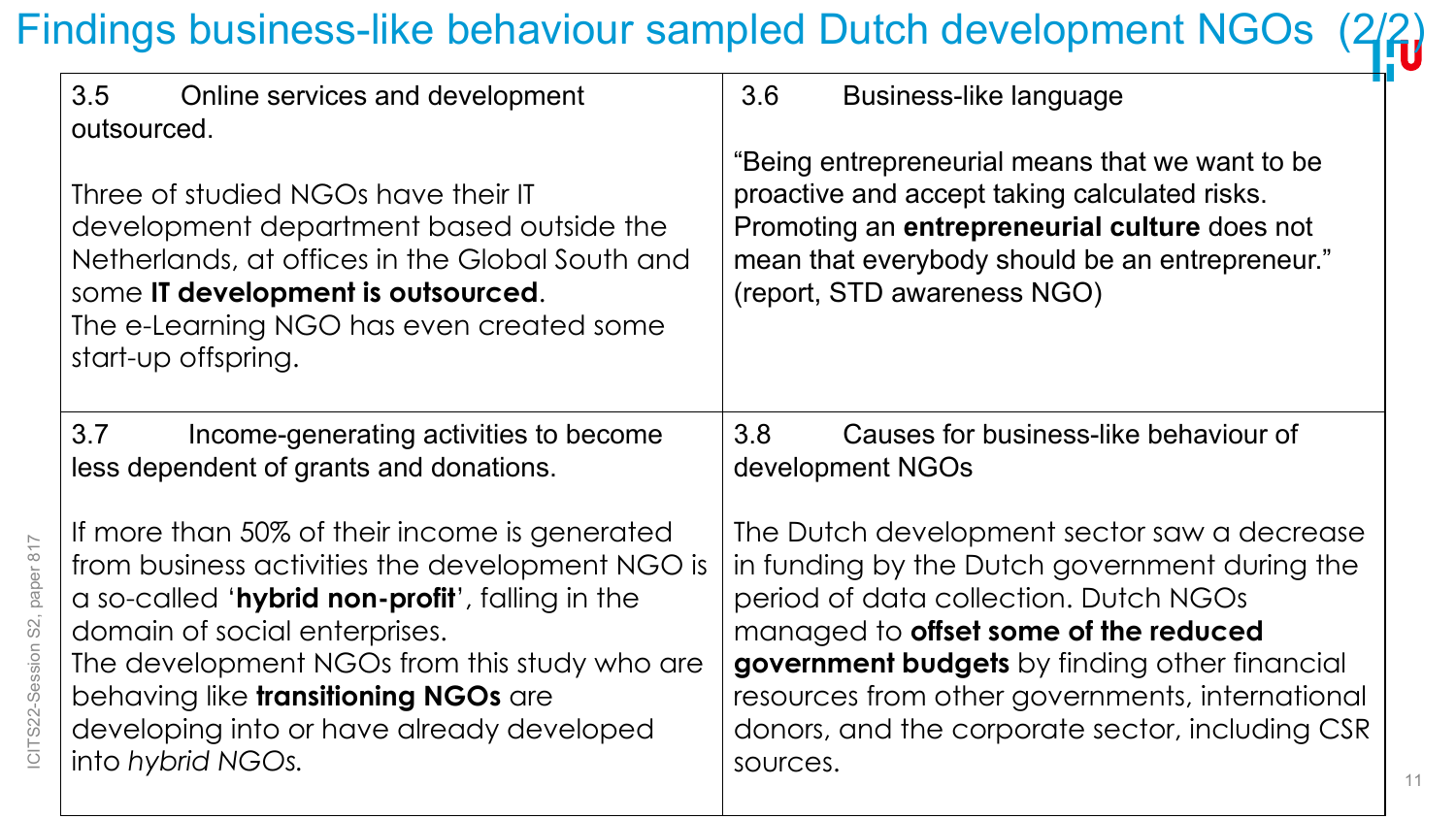### Findings & Discussion Summary

| $\frac{1}{2}$ manigo $\alpha$ Diocaccion Carinhar                                                  |                             |                      |                      |                      |                      |                                                                                                                                                             |    |
|----------------------------------------------------------------------------------------------------|-----------------------------|----------------------|----------------------|----------------------|----------------------|-------------------------------------------------------------------------------------------------------------------------------------------------------------|----|
| <b>NGO Pseudonym</b><br><b>Observed specifics</b>                                                  | <b>NGO</b><br>Crowdsourcing | Water platform NGO   | Mobile Technology    | Health and \$        | E-learning NGO       | <b>Related literature</b>                                                                                                                                   | 4U |
| NGO age range 1-5 or 6-15 years                                                                    | $1 - 5$                     | $6 - 15$             | $1-5$                | $1 - 5$              | $1-5$                |                                                                                                                                                             |    |
| Single/Multi-issue<br>activities                                                                   | M                           | S                    | M                    | S                    | S                    |                                                                                                                                                             |    |
| Interviewee role:<br>a) Management<br>b) Marketing / Communications<br>c) Development practitioner | a,b                         | a                    | a                    | $\mathsf{b}$         | a,c                  |                                                                                                                                                             |    |
| The integrated nature of ICT like in activities<br>/ services of the NGO                           | $\boxed{\checkmark}$        | $\boxed{\checkmark}$ | $\boxed{\text{V}}$   | $\triangledown$      | $\boxed{\checkmark}$ | Crowdsourcing NGO is channelling growth in philanthropy [5].<br>Digital technology embedded in offered services facilitates<br>entrepreneurial agency [48]. |    |
| Organisational structure atypical for development NGO                                              |                             | $\sqrt{}$            | $\boxed{\checkmark}$ |                      |                      | Organisation structure; separating start-ups [35].                                                                                                          |    |
| The use of new ICTs necessitated the influx<br>of skilled personnel.                               | $\boxed{\checkmark}$        | $\boxed{\mathbf{N}}$ | $\boxed{\checkmark}$ | $\boxed{\checkmark}$ | $\boxed{\checkmark}$ | Professionalism in substantive fields, where experts in the<br>subject matter are positioned [36]. Business-like rhetoric [49].                             |    |
| Management hired with non-humanitarian background                                                  |                             | $\triangledown$      | $\sqrt{\phantom{.}}$ | $\boxed{\sqrt}$      |                      |                                                                                                                                                             |    |
| The transition toward a focus on service delivery                                                  | $\boxed{\mathbf{v}}$        | $\boxed{\mathbf{N}}$ | $\boxed{\text{V}}$   | $\boxed{\text{V}}$   | $\boxed{\mathbf{Z}}$ | Marketisation of relationships [35, 50].<br>Establishing themselves as hybrid NGO [38, 51, 52];<br>Digital social enterprise [40].                          |    |
| Funding less dependent of grants and donations                                                     | $\Delta$                    | $\sqrt{\phantom{.}}$ | $\boxed{\checkmark}$ | $\sqrt{\phantom{.}}$ | $\boxed{\checkmark}$ | Hybridising towards the market sphere [53].                                                                                                                 | 12 |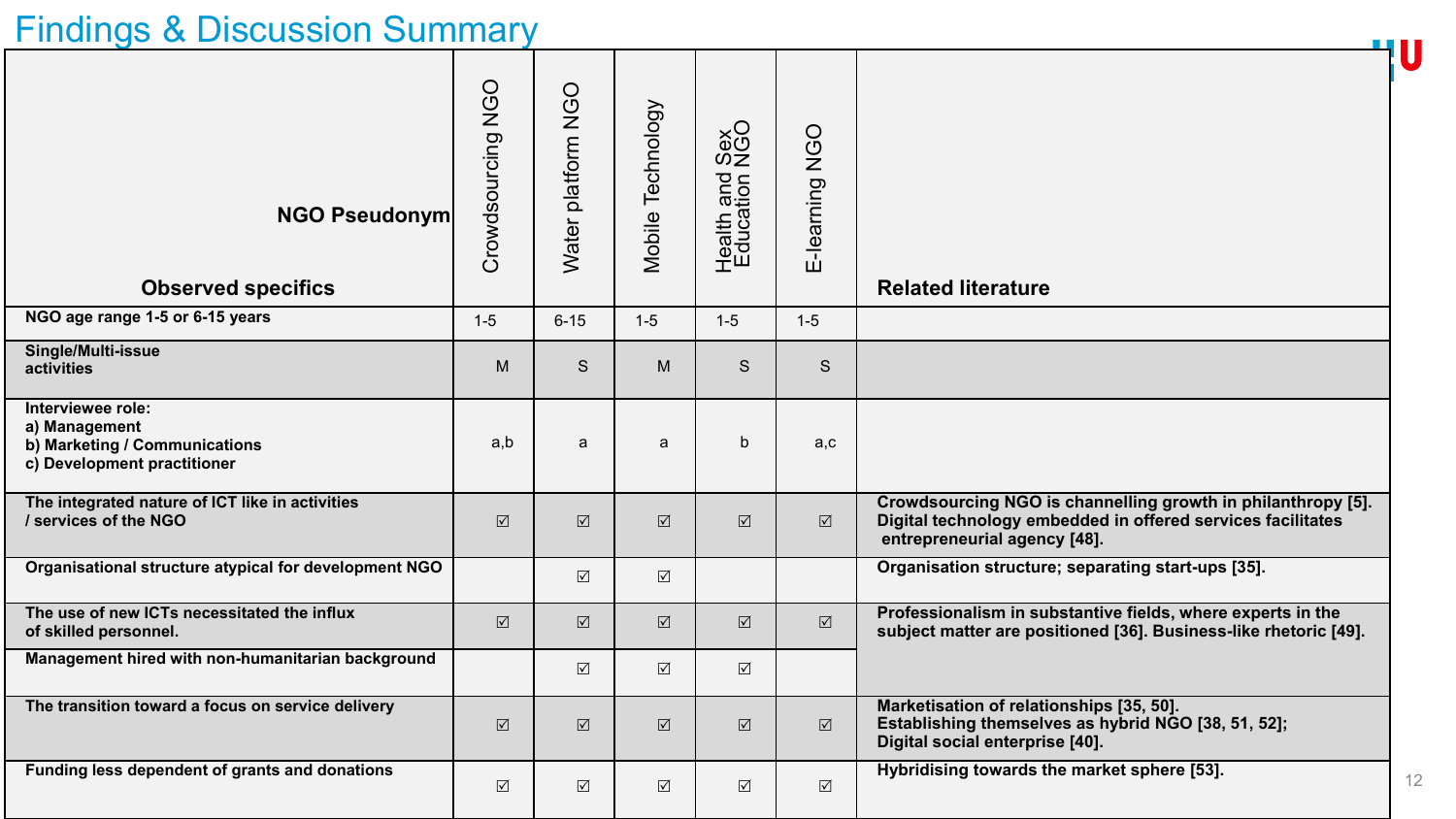## Conclusion: studied Northern-based development NGOs Transitioning toward Digital Social Enterprises

**HU** 

- NGOs are becoming **business-like**. These NGOs are departing from a traditional development sector behaviour to a more corporate way of working. (Maier et al., 2016).
- **Assuming** that their **organisations flourish** when implementing **corporate management knowledge and practices** (Hvenmark, 2013).
- NGOs that incorporate business-like activities are called '**transitioning NGOs**' (Gómez-González (2012), Helmsing et al., 2015).
- NGOs addressing social problems through market-based solutions: **social enterprises.**
- ICIT**entrepreneurs' (DSE), cf. Masiero and Ravishankar (2019).** ICITS22-Session S2, paper 817 • Social entrepreneurs in the development sector whose social ventures are centred on digital technologies are called '**digital social**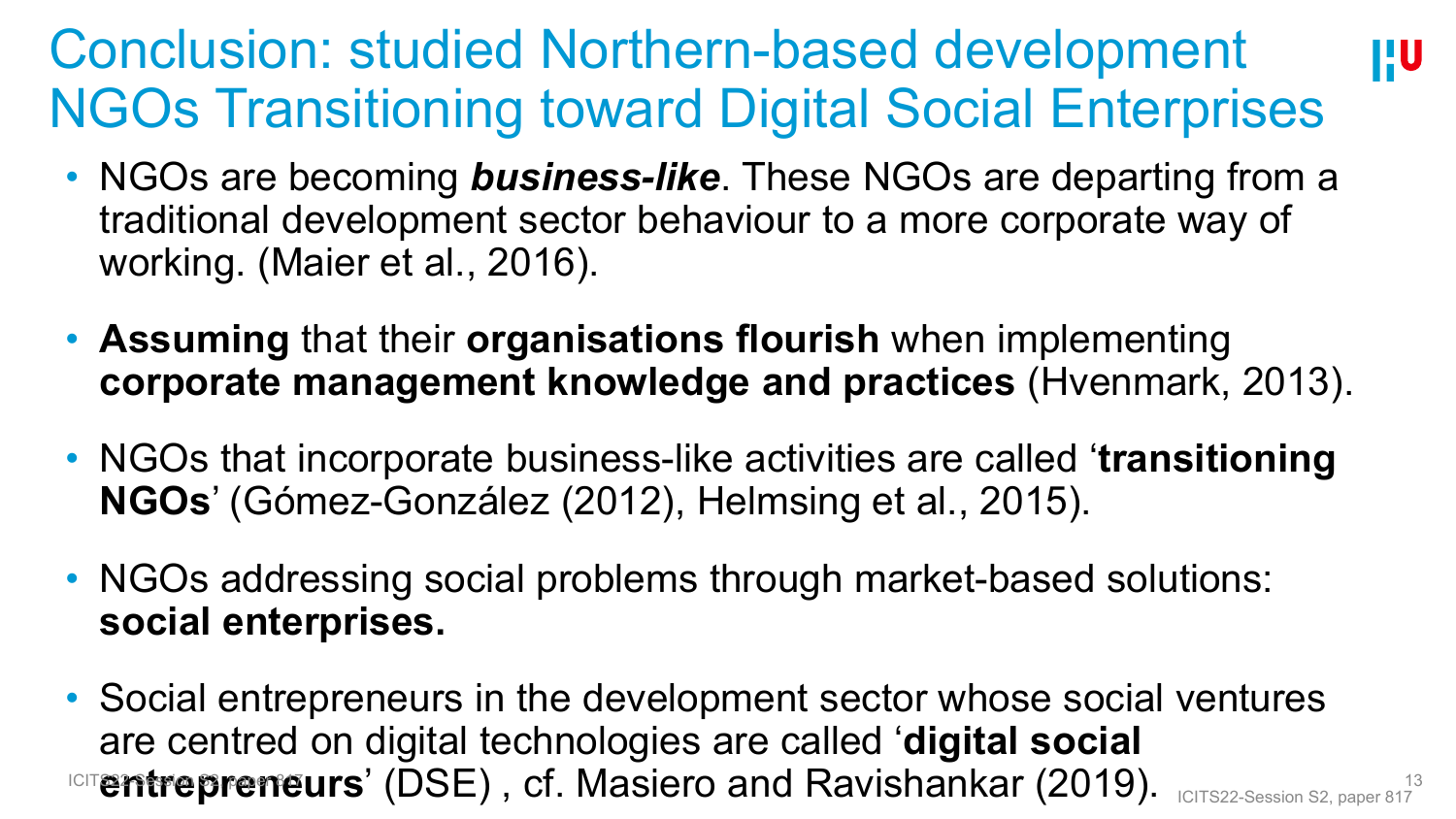## Northern-based development NGOs Transitioning toward Digital Social Enterprises (diagram).



**HU** 

Image Source: *Scaling the impact of the social enterprise sector (McKinsey, 2017)* 14 ICITS22-Session S2, paper 817